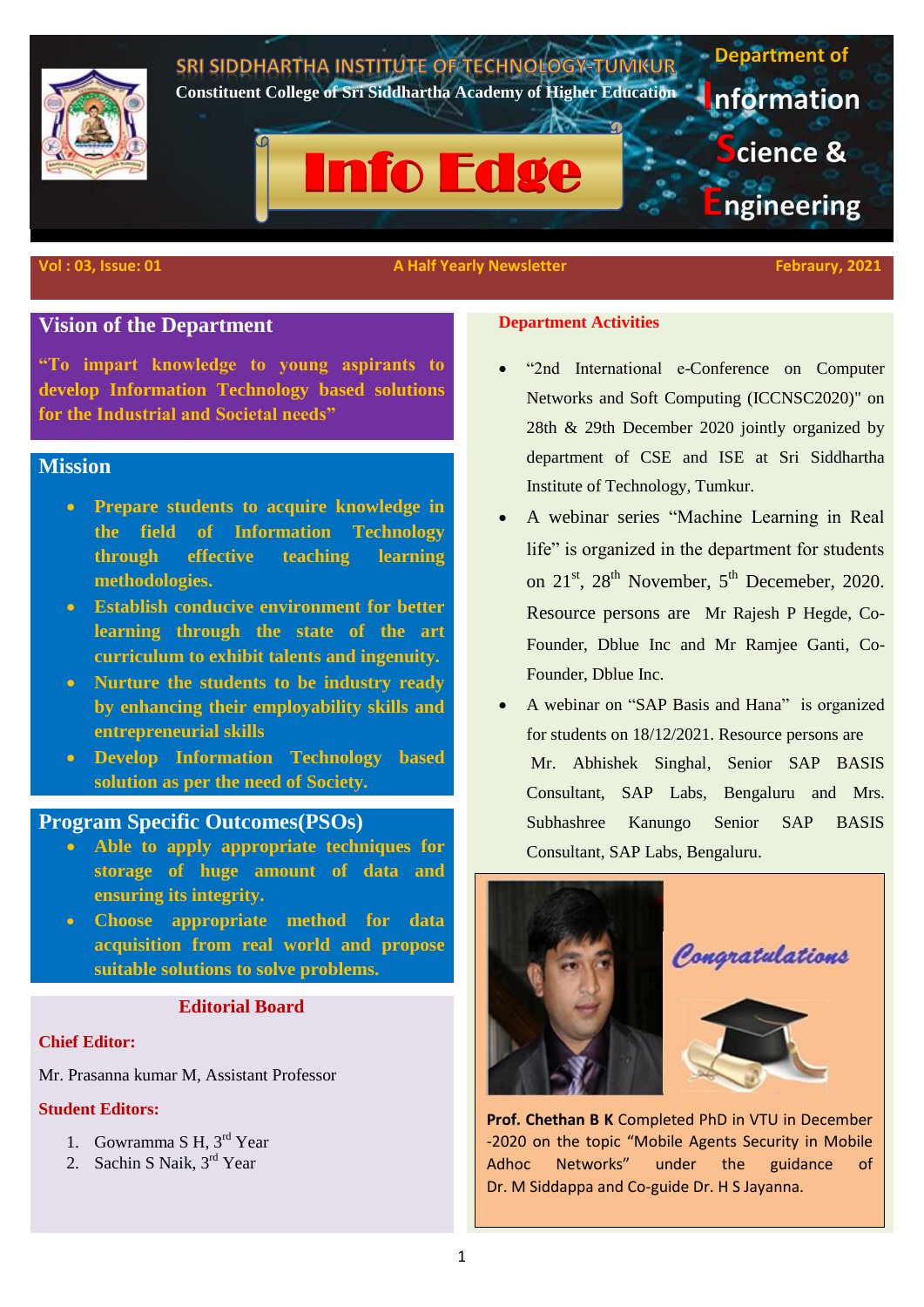## **Department Activities**

- Prof. Naveen Kumar A N has delivered a webinar on "Java @25" for students and staff on 17/11/2021.
- The department has organized a Rally of National Energy Conservation Week on 18/12/2020.
- Chinmaya Udupa, Student, 4th semester, presented a technical talk on "Cloud computing" under departmental student activity for 4th semester students.
- Rashmi H C presented the paper "Security considerations in energy efficient resource constrained device environment: A Survey" in the 2nd International e-Conference on Computer Networks and Soft Computing (ICCNSC2020)" on 28th & 29th December 2020 jointly organized by department of CSE and ISE at Sri Siddhartha Institute of Technology, Tumkur.

# **PUF Technology in IOT Security**

 Physically unclonable function, or PUF, is a device-level technology approach for data security that is being explored by more IC suppliers. Despite the precision of silicon manufacturing methods, this technology takes advantage of the fact that each circuit made contains minor differences. These minute variances are utilised by the PUF to create a unique digital value that can be used as a secret key. Digital security necessitates the use of secret keys.

 Internet of things (IoT) devices are increasingly concerned about security, especially given the significant danger of hacker assaults, information compromises, and security breaches. It is feasible to avoid the limitations of traditional key storage with a good implementation of PUF.

Physical probing of the key will substantially alter the characteristics of the PUF circuit, resulting in a new number. The PUF key is only generated when it is required for a cryptographic operation, and it can be wiped at any time.

 Artificial intelligence of things (AIoT) is a new trend in which artificial intelligence (AI) and the internet of things (IoT) are combined to create networks of digital devices that interact and process data. While the Internet of Things (IoT) builds huge networks, AI brings these gadgets to life. For instance, an IP camera system can be utilised to secure an apartment. However, without AI, individuals will have to watch live video from the system in order to respond to situations. IP cameras that use AI can detect threats and issue alerts automatically. In the same way that the internet spawned a slew of new high-value enterprises, AIoT is expected to grow quickly and produce new high-value products. Those that start making AIoT devices will be able to tap into a huge new market. The number of IoT devices on the market today is in the billions. Electronic devices and appliances that are networked together and communicate over internet protocols are included in these small, connected gadgets

 Hardware security based on PUFs is the ideal answer. The present security-for-performance tradeoff is addressed with PUF. "Data and firmware assaults," "transmission attacks," and "data integrity attacks" are three types of AIoT attacks. Complex encryption and decryption are impracticable for the protection of AI assets. PUF has evolved into a reasonably simple and quick security solution.

**Mr. Prasanna Kumar M Assistant Professor, Dept of ISE.**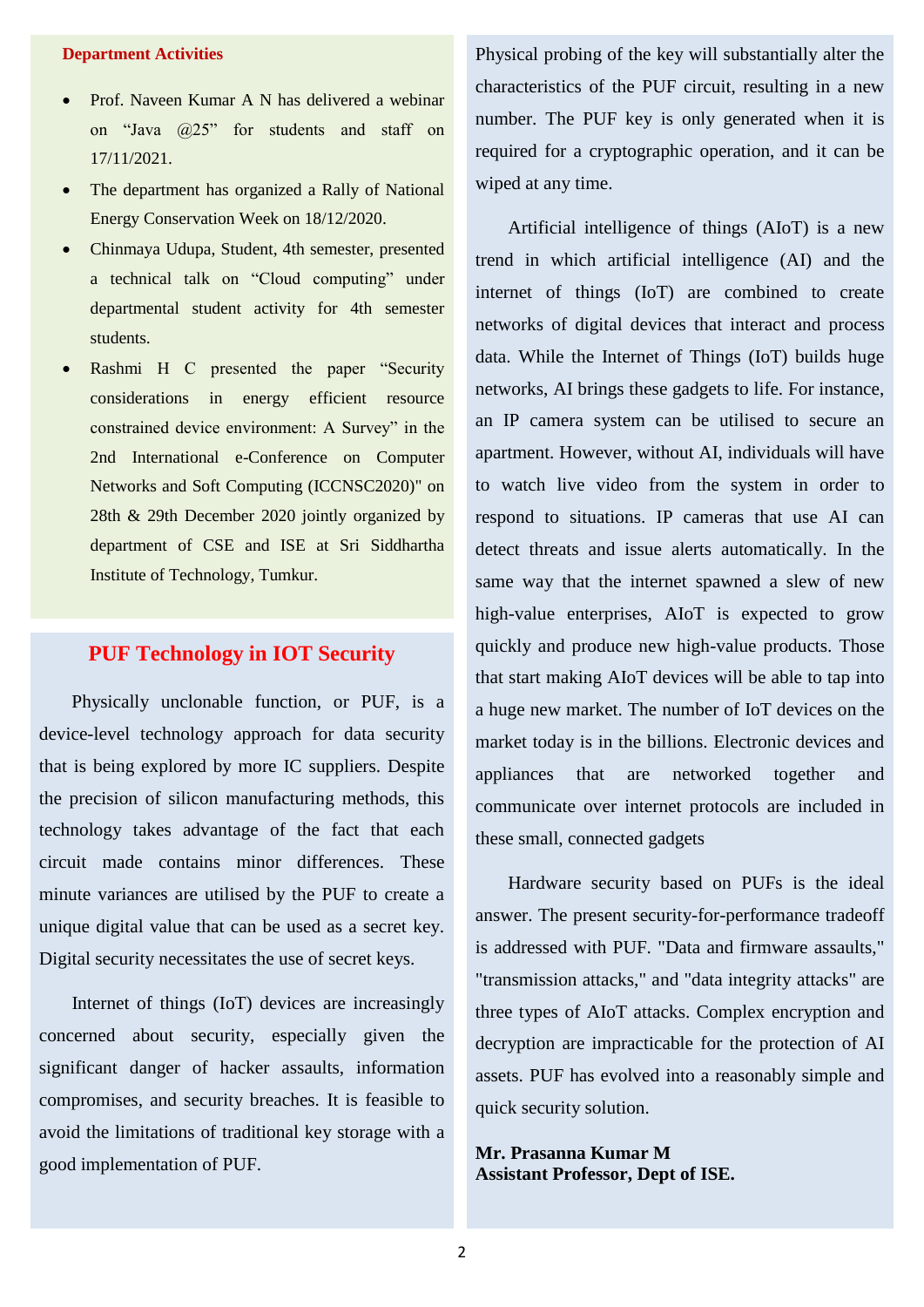# **Application of Machine Learning in Ad hoc Networks Routing**

 As wireless ad hoc networks do not have any predefined topology or structure, the communication links are built through nodes moving randomly with dynamic connectivity. The performance of the whole system depends on the efficiency of routing algorithm. That is why, it is more desirable that algorithms adapt to their network faults and congestion enabling the system to find alternative paths. In recent years, this way of adapting to environment by itself which is called machine learning (ML) has been a major focus and emerged as an essential field of research for wireless network routing. Nowadays wireless ad hoc networks are not only for emergency signaling or data transfer, but also for high throughput transmission like video streaming, gaming on the go. Hence while evolving the learning methods, different QoS parameters such as throughput, average end to end delay, packet delivery ratio, routing overhead etc. need to be considered the most.

 Because of frequently changing topology and infrastructure-less environment, link failure is very common in ad hoc network scenarios. There are few more problems arise such as packet loss, high delay, lack of synchronization. Therefore, ML techniques are applied which makes the nodes automatically learn about the environment, and take proper action accordingly to quickly adapt to the system. By learning and reacting accurately, nodes can even make the best out of this challenging situation. Upon receiving the indication on current environment, a node takes an action which eventually changes the environment. This change returns another indication to the node in the form of reward or penalty. The goal is to maximize the number

of rewards as much as possible to exploit the network in an efficient way. Protocols designed with ML techniques are found to have less broken links, improved QoS, faster data transfer, and better tolerance to network changes. Protocols adapt machine learning feature to their algorithms so as to find the best path, improve the QoS, and support link break. In recent years, different machine learning methods have been the point of interest for researchers working on routing protocols. Some of the mostly used machine learning procedures is Reinforcement Learning, Q-Learning, Game Theory, Learning Automata and Swarm Intelligence.

Reinforcement Learning has better optimization of throughput in MANET and WSN because of its flexibility to topology changes, easy implementation, and optimal results. Second learning method Q Learning can be employed in all three types of networks, but it usually finds better routing policy in WSNs. Non-cooperative Game Theory works well under both WSN and MANET networks, since each node individually tries to maximize its utility choosing own strategy. Cooperative Game Theory is used effectively in WSNs by forming coalition with neighbouring nodes and working as groups in the network. However it is difficult to implement Game Theory in VANET due to its dynamicity and short connection time. Learning Automata method fits better in MANETs as it is suitable for environment with high mobility rate and high number of nodes. In recent years, a large number of researchers have focused on machine learning of routing protocols in order to learn the environment changes and react to them automatically.

**Dr. Suma R,** Associate Professor, Dept. of ISE.